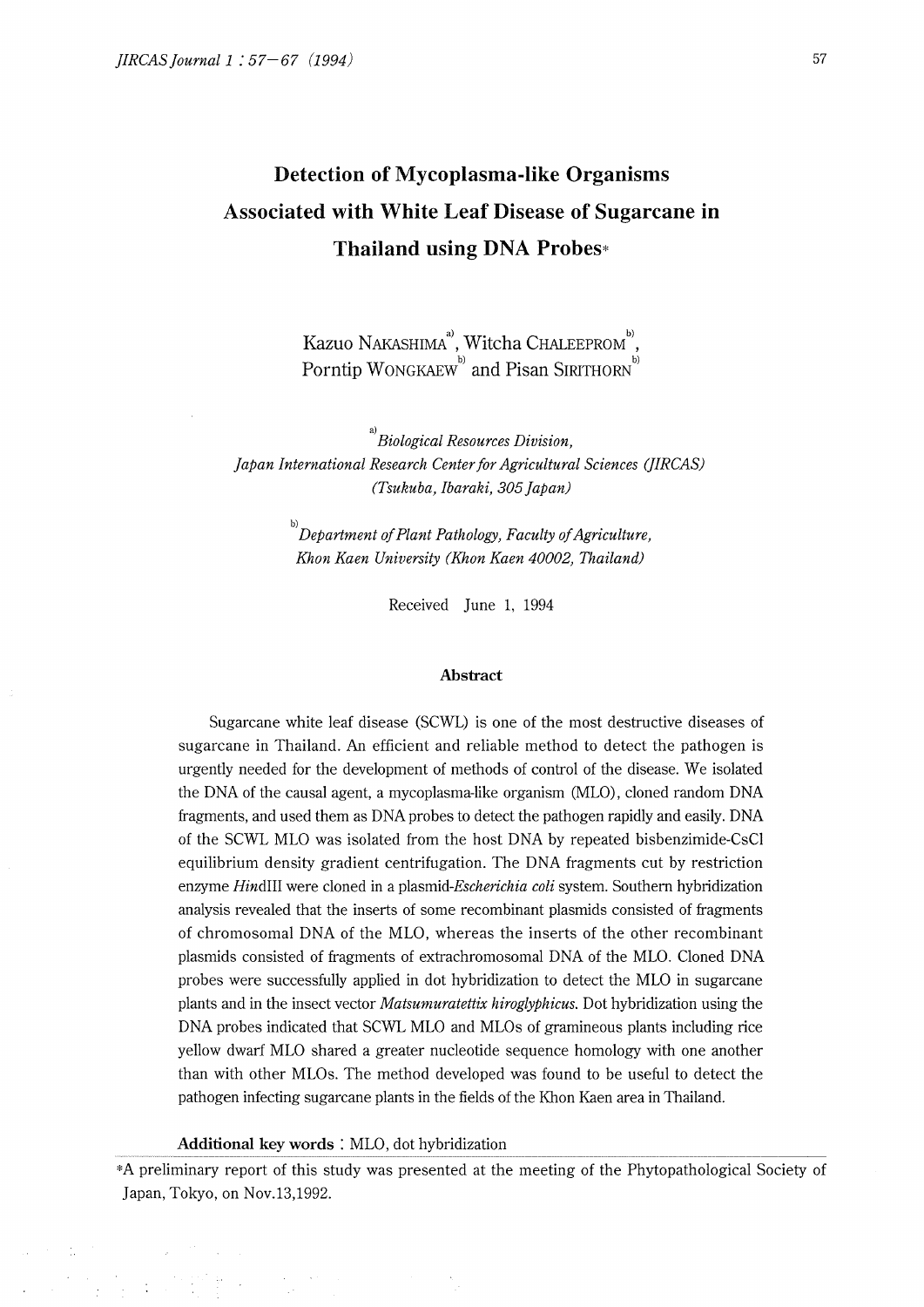## **Introduction**

In Thailand, sugarcane white leaf disease (SCWL) widely occurs in major cane-growing areas and is one of the most destructive sugarcane diseases<sup>12,13,20</sup>. The typical symptoms of this disease consist of total chlorosis in the spindle portion and profuse tillering. The disease is caused by a mycoplasma-like organism (MLO) transmitted by leafhoppers *Matsumuratettix hiroglyphicus*<sup>12,20)</sup>. Because so far it has not been possible to culture MLOs *in vitro,* there is a lack of information about the MLOs, including the genetic and phylogenetic relationship among the SCWL MLO, other MLOs and culturable mycoplasmas (mollicutes). Like many other plant diseases caused by MLOs, the development of SCWL symptoms requires a long incubation period (more than one month). The insect vectors also require an incubation period of about one month to transmit the pathogen and to allow the detection of  $MLOs^{20}$ .

Detection of the MLO has been based on the electron-microscopic examination of ultra-thin sections and transmission by insect vectors. However, such a method is not practical. Transmission tests are of limited value due to the latency and the long incubation period in insects. Ultra-thin sectioning is a tedious procedure and requires expensive equipment. Progress has been made in the serological assay of MLOs. Polyclonal antisera have been produced with partially purified SCWL MLO antigens from infected sugarcane plants<sup>22)</sup>. However, these antisera showed substantial cross-reactions with antigens from healthy plants. Therefore, an efficient and reliable method of detecting the pathogen is urgently needed for the selection of healthy cutting shoots, disease forecasting, quarantine procedures, screening of resistant cultivars, development of methods of control of the disease and basic research on the behavior of the pathogens. The major purpose of our study is to develop methods of detection of SCWL MLO and eventually to develop methods of control of the SCWL disease.

A hybridization method using DNA probes and

a polymerase chain reaction (PCR) method have been developed and used in the assay and genetic/phylogenetic studies of some  $MLOS^{^{2,4\cdot6,8}}$ 

 $11,17,18,22,23$ . In the present study, we cloned random fragments of DNA of the SCWL MLO collected in Khon Kaen, Northeast Thailand, and attempted to detect the pathogen from host plants and insect vectors. We examined the homology of 14 chromosomal and three extrachromosomal DNA probes of SCWL MLO with two isolates of SCWL MLO, three isolates of MLOs of gramineous weeds with white leaf symptoms collected in Northeast Thailand, two isolates of rice yellow dwarf (RYD) MLO, nine of other MLOs and four of different species of culturable mollicutes. It was shown that SCWL MLO and MLOs of gramineous plants including RYD MLO formed a genetic cluster distinct from any other MLOs of other kinds of plants. The method developed was found to be effective in detecting the pathogen in small samples from various portions of sugarcane plants grown in the Khon Kaen area.

#### **Materials and methods**

*Materials.* MLO isolates used in the experiments are shown in Table 1. A Khon Kaen isolate and a Lampang isolate of sugarcane *(Saccharum officinarum)* white leaf (SCWL-K and SCWL-L) were collected from diseased plants in Khon Kaen, Northeast Thailand, and Lampang, North Thailand, respectively. Gramineous weeds, *Brachiaria* species, *Dactyloctenium aegyptium* and Bermuda grass *(Cynodon dactylon),* with white leaf symptoms (BraWL, DacWL and BGWL) were collected in sugarcane fields infected with SCWL in Khon Kaen, Thailand. A Tochigi isolate of rice *(Oryza sativa)* yellow dwarf *(RYD-To)*<sup>14-16)</sup> was collected from Ohtawara in Tochigi Prefecture, Japan and a Chachoengsao isolate (RYD-Th) in Chachoengsao, Thailand $^{15,16)}$  was provided by the Department of Agriculture, Thailand. These isolates were maintained in rice plants sequentially renewed and inoculated with MLO-infected *Nephotettix cincticeps.* Plant materials infected with an onion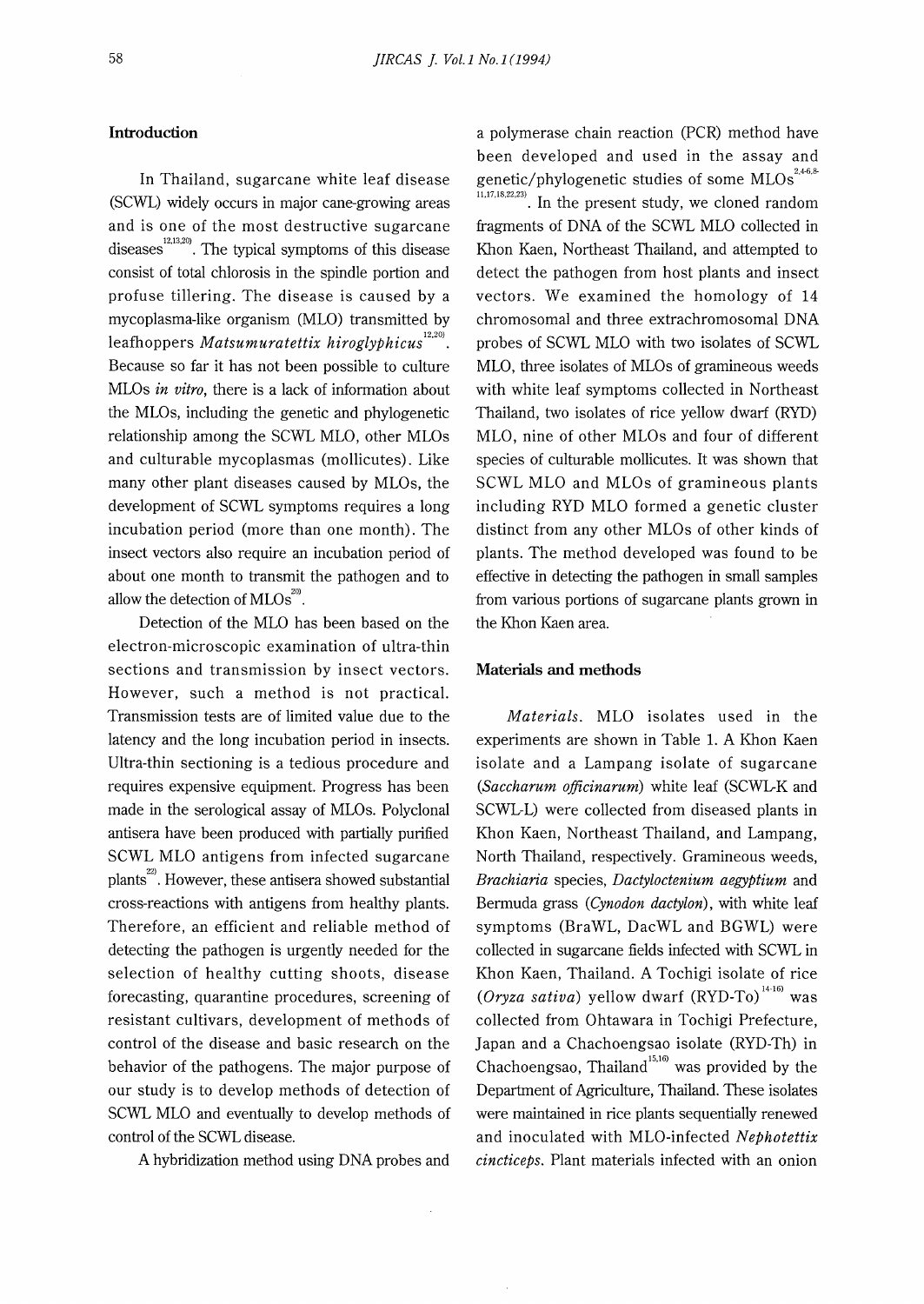| Code          | MLO isolates/Culturable mollicutes   | Origin                 |  |  |  |  |
|---------------|--------------------------------------|------------------------|--|--|--|--|
|               | <b>MLO</b> isolates                  |                        |  |  |  |  |
| SCWL-K        | Sugarcane white leaf MLO             | Khon Kaen, Thailand    |  |  |  |  |
| <b>SCWL-L</b> | Sugarcane white leaf MLO             | Lampang, Thailand      |  |  |  |  |
| <b>BraWL</b>  | Brachiaria white leaf MLO            | Khon Kaen, Thailand    |  |  |  |  |
| DacWL         | Dactyoctenium white leaf MLO         | Khon Kaen, Thailand    |  |  |  |  |
| BGWL          | Bermuda grass white leaf MLO         | Khon Kaen, Thailand    |  |  |  |  |
| $RYD-TO$      | Rice yellow dwarf MLO                | Tochigi, Japan         |  |  |  |  |
| RYD-Th        | Rice yellow dwarf MLO                | Chachoengsao, Thailand |  |  |  |  |
| OY            | Onion yellows MLO                    | Saitama, Japan         |  |  |  |  |
| CWB           | Cineraria witches' broom MLO         | Saitama, Japan         |  |  |  |  |
| <b>JHWB</b>   | Japanese hornwort witches' broom MLO | Ibaraki, Japan         |  |  |  |  |
| <b>WDY</b>    | Water dropwort yellows MLO           | Ibaraki, Japan         |  |  |  |  |
| <b>GWB</b>    | Gentian witches' broom MLO           | Fukushima, Japan       |  |  |  |  |
| <b>UD</b>     | Udo dwarf MLO                        | Niigata, Japan         |  |  |  |  |
| TWB           | Tsuwabuki witches' broom MLO         | Miyazaki, Japan        |  |  |  |  |
| <b>PWX</b>    | Peach western X MLO                  | California, USA        |  |  |  |  |
| <b>PD</b>     | Pear decline tree MLO                | California, USA        |  |  |  |  |
|               | <b>Culturable mollicutes</b>         |                        |  |  |  |  |
| <b>SC</b>     | Spiroplasma citri Morocco-R8-A2      |                        |  |  |  |  |
| <b>SK</b>     | Spiroplasma kunkelii E275            |                        |  |  |  |  |
| MH            | Mycoplasma hominis PG21              |                        |  |  |  |  |
| <b>MO</b>     | Mycoplasma orale CH19299             |                        |  |  |  |  |

Table 1 MLO isolates and culturable mollicutes used in the experiments

*(Allium cepa)* yellows (OY) MLO, a cineraria *(Senecio cruentus)* witches' broom (CWB) MLO, a Japanese homwort *(Cryptotaenia japonica)* witches' broom (JHWB) MLO, a water dropwort *(Oenanthe javanica)* yellows (WDY) MLO, a gentian *(Gentiana triffora)* witches' broom (GWB) MLO, an udo (Aralia cordata) dwarf (UD) MLO, and a tsuwabuki *(Forfugium japonicum)* witches' broom (TWB) MLO were provided by the National Agriculture Research Center, Tsukuba, Japan<sup>15,16)</sup>

Total DNA was extracted from the plants showing typical symptoms. Presence of MLOs in the plant tissues was confirmed by electron microscopy and/ or transmissibility of vector insects.

Nucleic acids extracted from periwinkle *(Catharanthus roseus)* with peach *(Prunus persica)*  western X (PWX) MLOs, and pear *(Pyrus* species) decline (PD) tree MLOs were provided by the University of California, Davis, USA

*Spiroplasma citri* Morocco-R8-A2, S. *kunkelii*  E275, *Mycoplasma hominis* PG21 and *M. orale*   $CH19299$  were cultured as described elsewhere<sup>15</sup>.

Sugarcane leaves with white streak (leaf scald) caused by *Xanthomonas albilineans* and leaves with mosaic symptoms caused by sugarcane mosaic virus were collected from sugarcane fields in Khon Kaen, Thailand and Tanegashima island, Japan.

*Electron Microscopy.* Sugarcane leaves with white leaf symptom collected in Khon Kaen were cut into approximately 1 x 2 mm pieces and prefixed with 4% glutaraldehyde in 0.1 M phosphate buffer (pH 7.6) for two hours at room temperature. The specimens were rinsed with the buffer containing 0.5% sucrose and then postfixed with 2% buffered osmium tetroxide for 2 hrs at  $4^{\circ}$ C. Afterwards, the specimens were dehydrated in a graded series of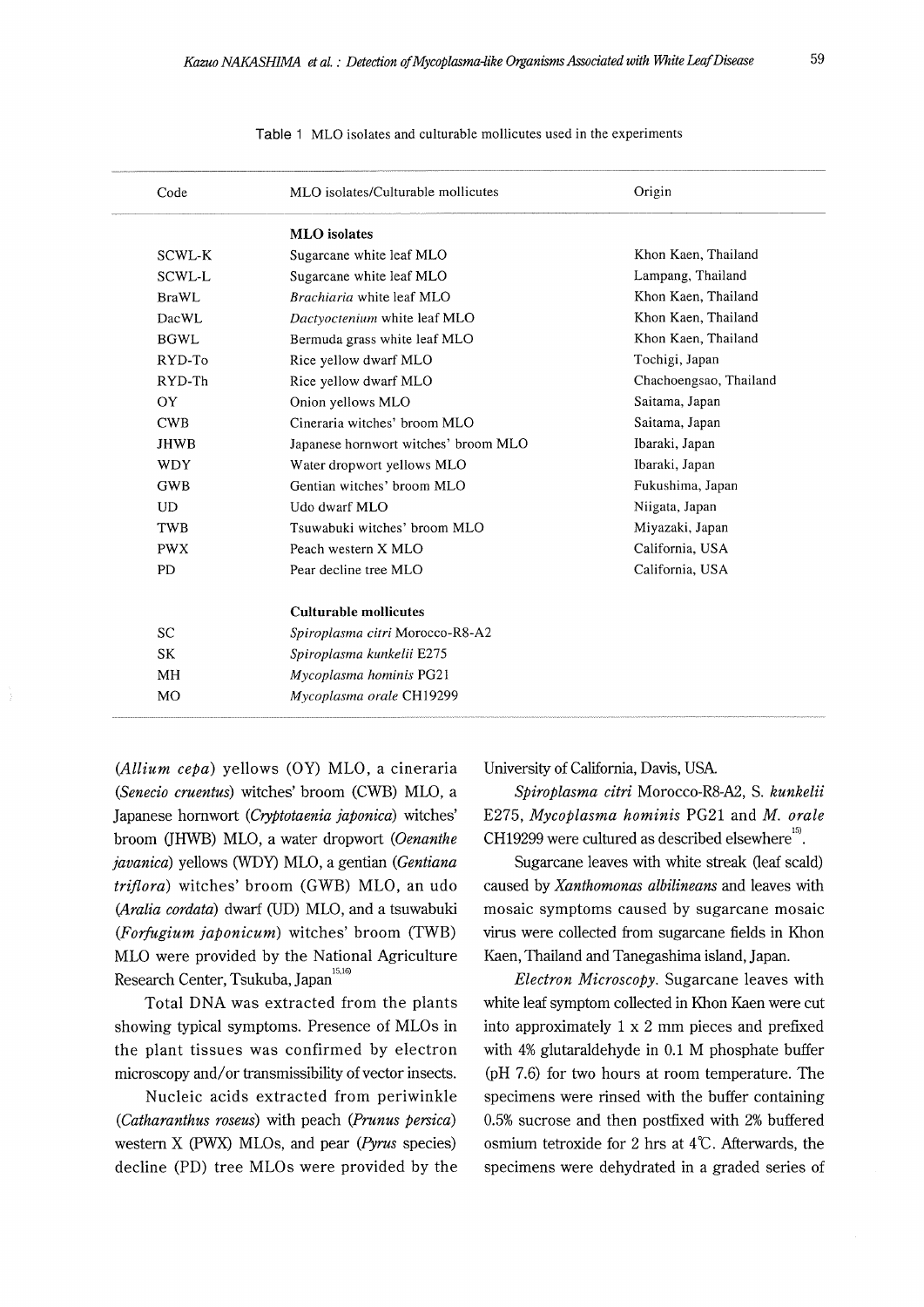ethanol and embedded in Spurr-resin. Ultra-thin sections were cut with a diamond knife, stained with uranyl acetate and lead nitrate, and observed under a Hitachi H-7000 transmission electron microscope.

*DNA extraction.* Sugarcane leaves showing typical symptoms were surface-sterilized with 1% sodium hypochlorite for 5 min and rinsed twice in sterile distilled water. Total DNA was extracted from crude vascular bundles separated from the midribs of the leaves by the CTAB method $^{6,14}$ . The DNA of SCWL MLO was purified by repeated bisbenzimide-CsCl equilibrium density gradient centrifugation  $6.14$ .

*Molecular cloning of DNA fragments of MLO.*  Cloning was performed according to standard procedures<sup>21</sup>. MLO DNA digested with restriction nuclease HindIII. Resulting fragments were electrophoresed in 0.7% agarose with a low-meltingtemperature. The DNA fragments larger than 1.0 kb extracted from the gel and ligated with *HindIII*digested plasmid Bluescript KS II+ (Stratagene). Then the recombinant plasmids were electroporated into cells of E. *coli* NM522 by using a BioRad Gene Pulsar according to the instructions of the manufacturers. Transformants were screened for MLO insert DNA by a differential dot hybridization assay as described elsewhere $14$ .

*Preparation of DNA probes.* DNA segments of recombinant plasmid were amplified from the vector plasmid by a PCR procedure<sup>15</sup>. The amplified DNA molecules were labeled with horseradish peroxidase using the Amersham ECL gene detection system according to the instructions of the manufacturers.

*Dot hybridization.* DNA extracted from approximately equal amounts of MLO-infected and healthy plant tissues (twofold dilution from DNA extracted from 10 mg of tissues) were denatured and blotted onto nylon membranes (Hybond N+ ; Amersham). DNA samples from *M. hiroglyphicus*  collected in the sugarcane fields infected with SCWL in Khon Kaen, Thailand were also denatured and spotted onto the membrane with MLO-free *N. cincticeps* serving as a control. The membranes were hybridized with peroxidase-labeled DNA probes. Hybridization was performed by using Amersham ECL gene detection system. After hybridization, the

membrane was washed under high stringency conditions as described elsewhere<sup>15)</sup>. Hybridization with more than two probes was successively conducted on the same membrane without interference. The method allowed the easy comparison of the signal. The  $A_{633}$  values of the hybridization spots on the film were measured with an LKB laser densitometer 2222-020 UltroScan XL.

*Southern hybridization.* Undigested DNA specimens extracted from healthy and MLOinfected plant tissues (ca. 10 mg) were electrophoresed in a 0.7% agarose gel in TBE<br>buffer<sup>21</sup>, transferred to a nylon membrane (Hybond N ; Amersham) by a capillary method<sup>21</sup> and hybridized with the DNA probes. Hybridization and signal detection were performed as described above.

## **Results**

*Identification of MLOs.* Sugarcane plants showing white leaf symptoms were collected in Khon Kaen, Northeast Thailand (Fig.IA). The typical MLO cell structures were observed in sieve elements from the ultra-thin sections of the diseased plants by electron microscopy (Fig.lB). They lacked cell walls and were amorphous. The approximate size was  $0.1$ -1.0 $\mu$ m.

*Isolation of MLO DNA.* Bisbenzimide-CsCl equilibrium density gradient centrifugation of the DNA from crude vascular bundles of sugarcane plants with SCWL-disease revealed a main band and an upper faint band, whereas that of the DNA of



Fig.1. Symptoms and pathogens of sugarcane white leaf disease (SCWL). (A) Symptoms of SCWL in Khon Kaen, Northeast Thailand. (B) Causal agent, mycoplasma-like organism (MLO) of SCWL. Bar represents  $0.5 \mu m$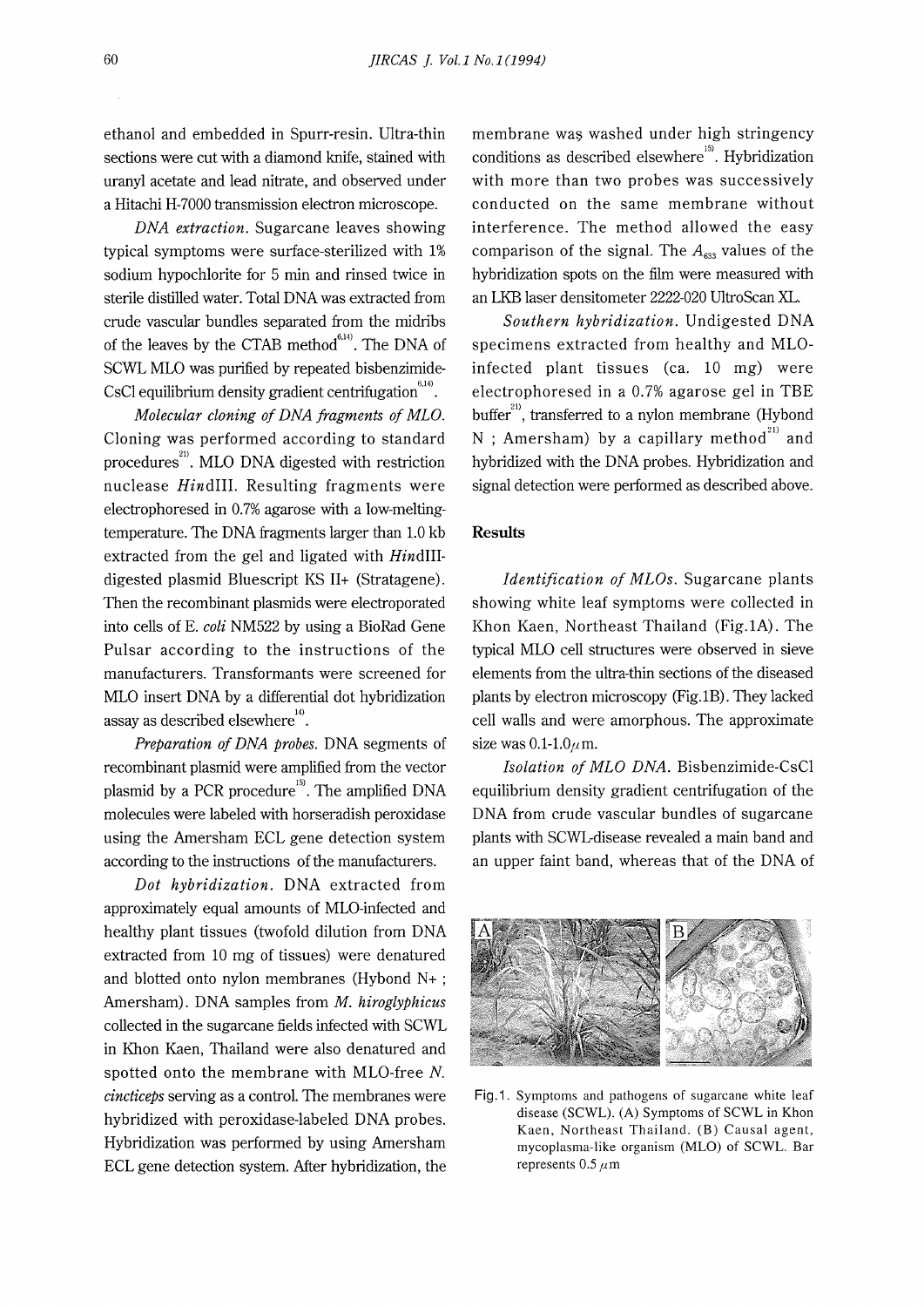healthy plants showed only the main band (data not shown). As the upper band is specific to diseased plants, the DNA of the band is assumed to correspond to the DNA of SCWL MLO. The DNA of SCWL MLO was concentrated by repeated centrifugation. Less than  $1.0 \mu$ g of MLO DNA was recovered from 50-100  $\mu$  g of the total DNA per gram tissue of the diseased plants (fresh weight).

*Cloning of MLO DNA.* More than 200 transformants were recovered by cloning of the DNA fragments of SCWL MLO. By differential hybridization, 43 of 50 recombinant plasmids reacted with the peroxidase-labeled DNA of SCWL MLO but not with the labeled DNA of healthy sugarcane plants. Twenty-six recombinant plasmids showed hybridization signals with the labeled DNA of SCWL MLO more than 10 times stronger compared with the other 17 recombinant plasmids. The estimated molecular sizes of the cloned inserts showing stronger signals were all 2.5 kb, and of those showing weaker signals 1.6-3.5 kb. Three recombinant plasmids showing relatively strong positive signals and 14 recombinant plasmids showing relatively weak signals with the labeled DNA of SCWL-MLOs were selected from 43 positive clones (fable 2). The inserts of three recombinant

Table 2 Summary of results from preferential dot hybridization of DNA probes of SCWL MLO to DNA preparations from several MLO-infected plants and culturable mollicutesa

|            |                       | Chromosomal<br>DNA probe         |                                                                                  |           |           |                                  |                                  |                                  | Extrachromosomal<br>DNA probe |           |  |
|------------|-----------------------|----------------------------------|----------------------------------------------------------------------------------|-----------|-----------|----------------------------------|----------------------------------|----------------------------------|-------------------------------|-----------|--|
|            | Sammple               |                                  | S28 S47<br><b>S21</b><br>S <sub>6</sub><br>S19<br><b>S10</b><br>S46, S50 S 3 S43 |           |           |                                  |                                  |                                  |                               | S1 S49    |  |
|            |                       |                                  |                                                                                  |           |           |                                  |                                  |                                  | S23 S44                       | S37       |  |
| <b>MLO</b> | SCWL-K                | $+$                              | $\! +$                                                                           | $+$       | $+$       | $\ddot{}$                        | $+$                              | $^{+}$                           | $+$                           | $\ddot{}$ |  |
| isolates   | SCWL-L                | $\ddot{}$                        | $\boldsymbol{+}$                                                                 | $\ddot{}$ | $+$       | $\ddot{}$                        | $\ddot{}$                        | $\begin{array}{c} + \end{array}$ | $\ddot{}$                     | $\ddot{}$ |  |
|            | <b>BraWL</b>          | $+$                              | $+$                                                                              | $+$       | $+$       | $\ddot{}$                        | $\ddot{}$                        | $\ddot{}$                        | $\ddot{}$                     | $^{+}$    |  |
|            | DacWL                 | $\ddot{}$                        | $\ddot{}$                                                                        | $+$       | $+$       | $\ddot{}$                        | $+$                              | $+$                              | $+$                           | $\ddot{}$ |  |
|            | $\operatorname{BGWL}$ | $\begin{array}{c} + \end{array}$ | $\begin{array}{c} + \end{array}$                                                 | $\ddot{}$ | $\ddot{}$ | $\ddot{}$                        | $+$                              | $+$                              | $+$                           | $+$       |  |
|            | RYD-To                | $+$                              | $+$                                                                              | $+$       | $+$       | $+$                              | $\ddot{}$                        | $+$                              | $+$                           | $\ddot{}$ |  |
|            | RYD-Th                | $+$                              | $+$                                                                              | $+$       | $\ddot{}$ | $\ddot{}$                        | $\ddot{}$                        | $\ddot{}$                        | $\ddot{}$                     | $\ddag$   |  |
|            | OY                    |                                  | $+$                                                                              |           | $^{+}$    | $\pmb{+}$                        | —                                | $\begin{array}{c} + \end{array}$ | $\div$                        |           |  |
|            | $_{\mathrm{CWB}}$     | ---                              | $+$                                                                              |           | $+$       | $\ddot{}$                        | $\begin{array}{c} + \end{array}$ | $\ddot{}$                        | $\boldsymbol{+}$              |           |  |
|            | <b>JHWB</b>           |                                  | $+$                                                                              |           |           | $^{+}$                           | $+$                              | $\ddot{}$                        | $+$                           |           |  |
|            | <b>WDY</b>            |                                  | $+$                                                                              | $\ddot{}$ | $\ddot{}$ | $+$                              | $\! + \!\!\!\!$                  | $\div$                           | $\ddot{}$                     |           |  |
|            | <b>GWB</b>            |                                  |                                                                                  | $^{+}$    | $+$       | $\ddot{}$                        | $+$                              | $\ddot{}$                        | $+$                           |           |  |
|            | <b>UD</b>             | ----                             | ---                                                                              | $\ddot{}$ | $\ddot{}$ | $^{+}$                           | $+$                              | $\ddot{}$                        | $^{+}$                        |           |  |
|            | TWB                   |                                  |                                                                                  | $\ddot{}$ | $+$       | $\begin{array}{c} + \end{array}$ | $+$                              | $+$                              | $+$                           |           |  |
|            | <b>PWX</b>            |                                  |                                                                                  |           |           |                                  | $+$                              | —                                | $\ddot{}$                     |           |  |
|            | <b>PD</b>             |                                  |                                                                                  |           |           |                                  | $\ddot{}$                        | $+$                              | $+$                           |           |  |
| Mollicutes | SC                    |                                  |                                                                                  |           |           |                                  |                                  |                                  |                               |           |  |
|            | SK                    |                                  |                                                                                  |           |           |                                  |                                  |                                  |                               |           |  |
|            | $\mathbf{MH}$         |                                  |                                                                                  |           |           |                                  |                                  |                                  |                               |           |  |
|            | <b>MO</b>             |                                  |                                                                                  |           |           |                                  |                                  |                                  |                               |           |  |

a+, positive hybridization signal;-, negative hybridization signal.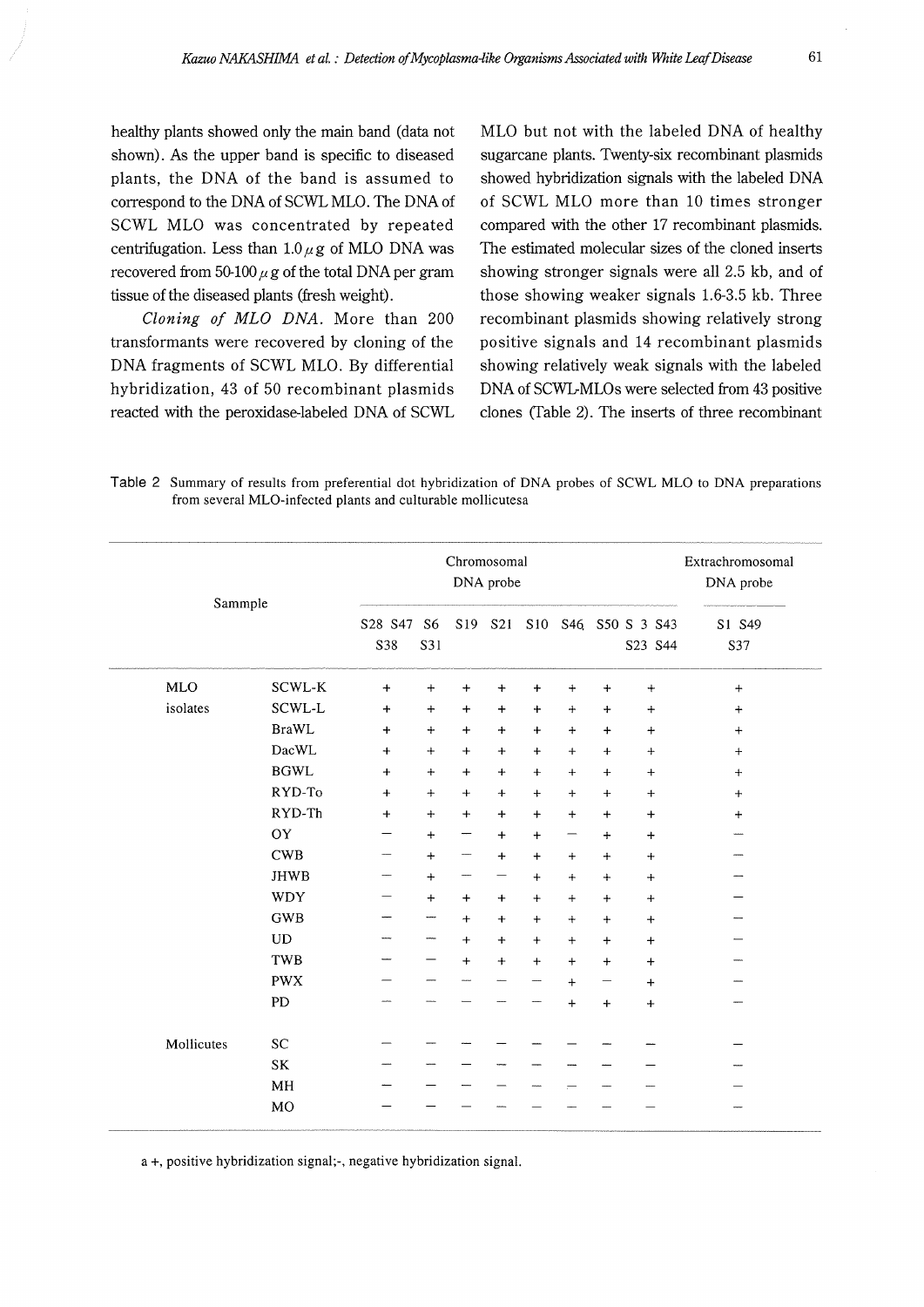plasmids with the strong signals hybridized with a low-molecular-weight DNA (ca. 2.5 kb) specific to the disease, whereas the inserts of other 14 recombinant plasmids hybridized with a highmolecular-weight DNA (> 23 kb) of SCWL MLO specific to the disease. The typical hybridization patterns are shown in Fig.2. The genome size of the mollicutes is considered to be 500-1,500  $\mathrm{kb}^{^{20}}.$ Therefore, we assume that the inserts of the recombinant plasmids showing strong signals with the DNA of the diseased plants were derived from the extrachromosomal DNA of SCWL MLO, and those of the other 14 recombinant plasmids were derived from the chromosomal DNA of SCWL MLO.

*Detection of MLO in plants.* Chromosomal DNA of MLOs was detected in a minimum of 0.13 mg of sugarcane tissue by using a S28 probe (Fig.3A), whereas extrachromosomal DNA was detected in a minimum of less than 0.01 mg of plant tissue by using a SI probe (Fig.3B). Although the minimum amount varied depending on the specimens, the extrachromosomal DNA probe gave higher hybridization signals than the chromosomal DNA

|                               |   |   | $\mathbf B$                  |              |      |
|-------------------------------|---|---|------------------------------|--------------|------|
| (kb)                          | 1 | 2 | (kb)                         | $\mathbf{l}$ | 2    |
| $23.1 -$<br>$9.4 -$<br>$6.6-$ |   |   | $23.1 -$<br>$9.4-$<br>$6.6-$ |              | 1985 |
| $4.4 -$                       |   |   | $4.4-$                       |              |      |
| $2.3-$<br>$2.0 -$             |   |   | $2.3 -$<br>$2.0 -$           |              |      |

Fig.2. Southern hybridization of undigested DNA from healthy sugarcane plants and sugarcane plants with white leaf disease. DNA from healthy sugarcane plants (lane 1) and DNA from sugarcane plants with white leaf disease in Khon Kaen, Thailand (lane 2) were electrophoresed and blotted onto a nylon membrane. The membrane was hybridized with DNA probe S28 (A), and then hybridized with DNA probe SI (B)

probe. All of the DNA specimens extracted from white leaves collected in Khon Kaen and Lampang (more than 200 leaves) hybridized with the extrachromosomal DNA probe SI as well as chromosomal DNA probe S28. These probes did not give out signals with healthy DNA specimens. Green leaves from sugarcane hills without white leaf disease, leaves with white-line symptoms caused by *Xanthomonas albilineans* and mosaic leaves caused by sugarcane mosaic virus did not react with these DNA probes (data not shown). Chromosomal and extrachromosomal DNA of SCWL MLO were detected from all parts of the diseased plants using the DNA probes S28 and SI (fable 3). The amounts of DNA of SCWL MLO in leaf blades were larger than those in leaf sheaths. The youngest 1-3 leaves showed severe chlorosis (chlorophyll contents were ca. 0-10 SPAD) and the older leaves showed greenyellow (chlorophyll contents were ca. 10-20 SPAD)

|      |   |   | $\mathsf B$               |
|------|---|---|---------------------------|
| (mg) | 1 | 2 | (mg)<br>$\mathbf{1}$<br>2 |
| 1.00 |   | 6 | $\sim$<br>1.00<br>2       |
| 0.50 |   | Ø | 0.50<br>参                 |
| 0.25 |   | Ö | 0.25<br>4                 |
| 0.13 |   |   | 0.13<br>❀<br>Σř           |
| 0.06 |   |   | 0.06<br>÷,<br>Q           |
| 0.03 |   |   | 0.03<br>4                 |
| 0.01 |   |   | 0.01                      |

Fig.3. Dot hybridization of the peroxidase-labeled, cloned DNA probes of SCWL MLO with the DNA extracted from healthy sugarcane plants (column 1) and sugarcane plants with white leaf disease in Khon Kaen, Thailand (column 2). Twofold serial dilutions of the extracted DNA samples were blotted (top to bottom) onto nylon membranes. The membranes were hybridized with the labeled chromosomal probe S28 (A) and hybridized with the labeled extrachromosomal probe  $S1$  (B). Numerals indicate weight of fresh leaves per dot.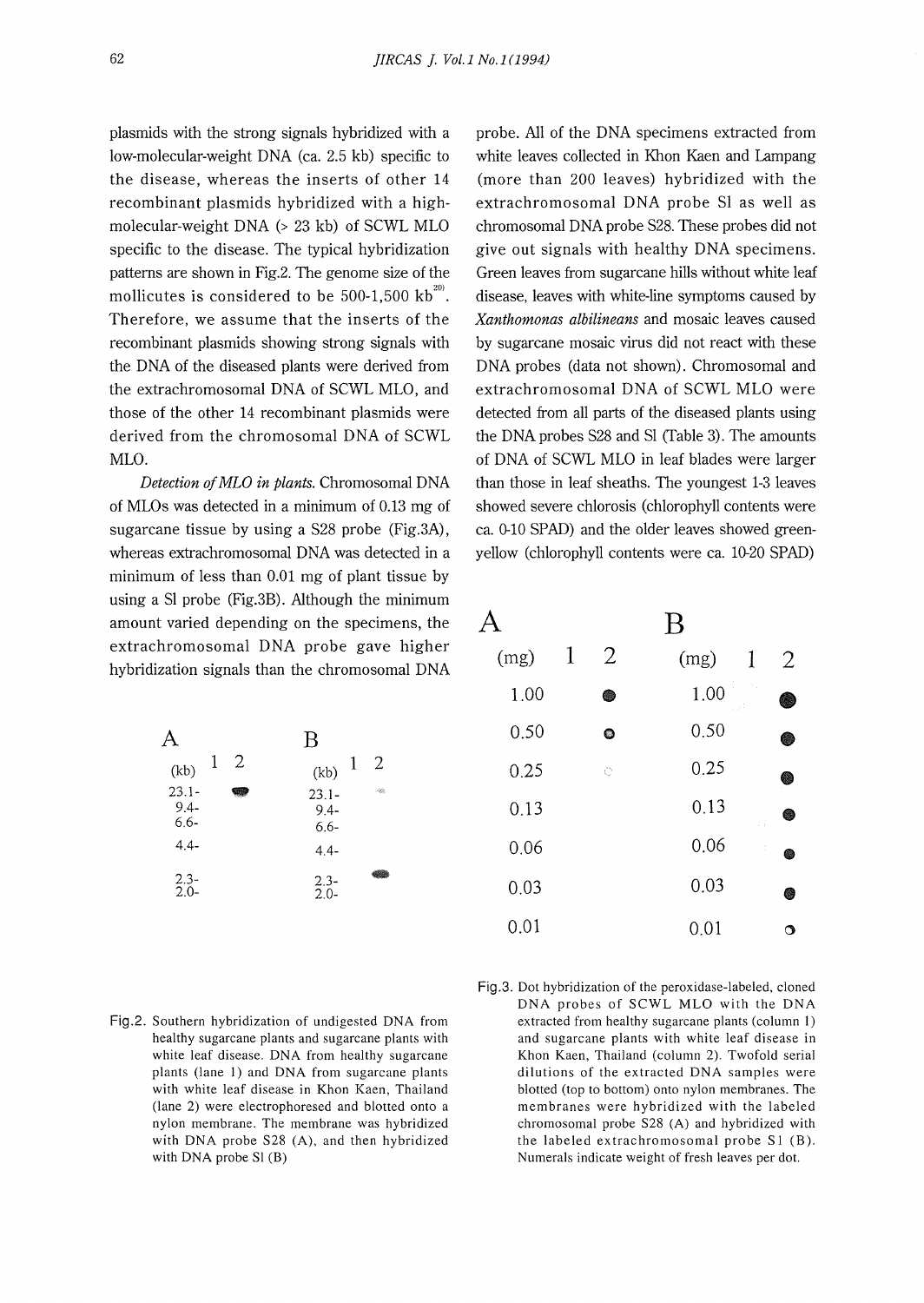|                       |           | Healthy plant       |                  | Diseased plant<br>No.1 |      | Diseased plant<br>No.2 |      | Diseased plant<br>No.3 |      |
|-----------------------|-----------|---------------------|------------------|------------------------|------|------------------------|------|------------------------|------|
| Position <sup>®</sup> |           | $\text{C}^\text{c}$ | $EC^{c}$         | $\mathsf{C}$           | EC   | $\mathsf{C}$           | EC   | $\mathsf{C}$           | EC   |
| 2nd leaf              | LB        | $\boldsymbol{0}$    | $\boldsymbol{0}$ | 0.36                   | 0.79 | 0.45                   | 0.72 | 0.50                   | 1.24 |
| from top              | LS        | $\overline{0}$      | $\boldsymbol{0}$ | 0.01                   | 0.08 | 0.01                   | 0.07 | 0.05                   | 0.39 |
| 4th leaf              | LB        | $\boldsymbol{0}$    | $\boldsymbol{0}$ | 0.56                   | 1.64 | 0.23                   | 1.44 | 0.53                   | 1.70 |
| from top              | LS        | $\overline{0}$      | 0                | 0.10                   | 0.66 | 0.23                   | 0.92 | 0.20                   | 0.66 |
| 6th leaf              | LB        | $\theta$            | $\boldsymbol{0}$ | 0.50                   | 1.83 | 0.53                   | 1.90 | 0.51                   | 1.77 |
| from LS               | <b>LS</b> | $\overline{0}$      | $\overline{0}$   | 0.11                   | 0.72 | 0.10                   | 0.72 | 0.15                   | 0.79 |
| Stem                  |           | $\theta$            | $\boldsymbol{0}$ | 0.80                   | 2.42 | 0.68                   | 1.97 | 0.72                   | 1.64 |
| Root                  |           | $\overline{0}$      | $\boldsymbol{0}$ | 0.09                   | 0.72 | 0.11                   | 1.11 | 0.10                   | 1.18 |
| Cutting               |           | $\boldsymbol{0}$    | $\theta$         | 0.01                   | 0.02 | 0.01                   | 0.02 | 0.01                   | 0.08 |

Table 3 Distribution of chromosomal DNA and extrachromosomal DNA of SCWL MLO in sugarcane plants

a Each value indicates the relative absorbance  $(A_{63})$  of the hybridization spots on the film measured with a laser densitometer.

b Leaves were counted from the top developing leaf to the bottom old leaf. LB, leaf blade, LS, leaf sheath.

c C, relative absorbance of hybridization signal between the chromosomal DNA probe S28 of SCWL MLO and DNA extracted from 0.1 mg of the tissue. EC, relative absorbance of hybridization signal between the extrachromosomal DNA probe SI of SCWL MLO and DNA extracted from 0.1 mg of the tissue. We can compare these absorbance values because they were measured simultaneously.

or white stripe symptoms. The chlorophyll contents exceeded 20 SPAD in healthy sugarcane leaves. There was no relation between the amounts of DNA of MLO and the severity of the chlorosis symptoms.

*Detection of MLO in insects.* MLO DNA was detected in insect vectors *M. hiroglyphicus* (Fig.4A) collected in the sugarcane fields infected with SCWL in Khon Kaen by using the extrachromosomal DNA probe SI (Fig.4B). Hybridization signals were distinct when the extrachromosomal DNA probe SI was used, whereas the signals were faint when the chromosomal DNA probe S28 was used.

*Relatedness among SCWL MLO isolates, other MLOs and other culturable mollicutes.* Genetic differentiation of MLO isolaes was examined by comparing their preferential hybridization with various probes. Nucleic acids extracted from plants infected with various MLOs including SCWL MLO isolates from Khon Kaen and Lampang were dothybridized with various probes. The results are summarized in Table 2. None of the 14 chromosomal DNA probes and of the three extrachromosomal DNA probes exhibited nonspecific hybridization with healthy plant specimens. All of the DNA probes of SCWL MLO hybridized with two isolates of SCWL MLO and MLOs of the other gramineous plants including RYD MLO. None of the extrachromosomal DNA probes hybridized with the MLOs of other kinds of plants. Three chromosomal DNA probes reacted only with MLO isolates of gramineous plants, and other chromosomal DNA probes reacted with some MLOs of other kinds of plants (OY,CWB,JHWB,WDY,GWB,UD,TWB,PWX and PD MLOs). No signals were observed between culturable mollicutes *(S.kunkelii, S.citri, M.hominis,*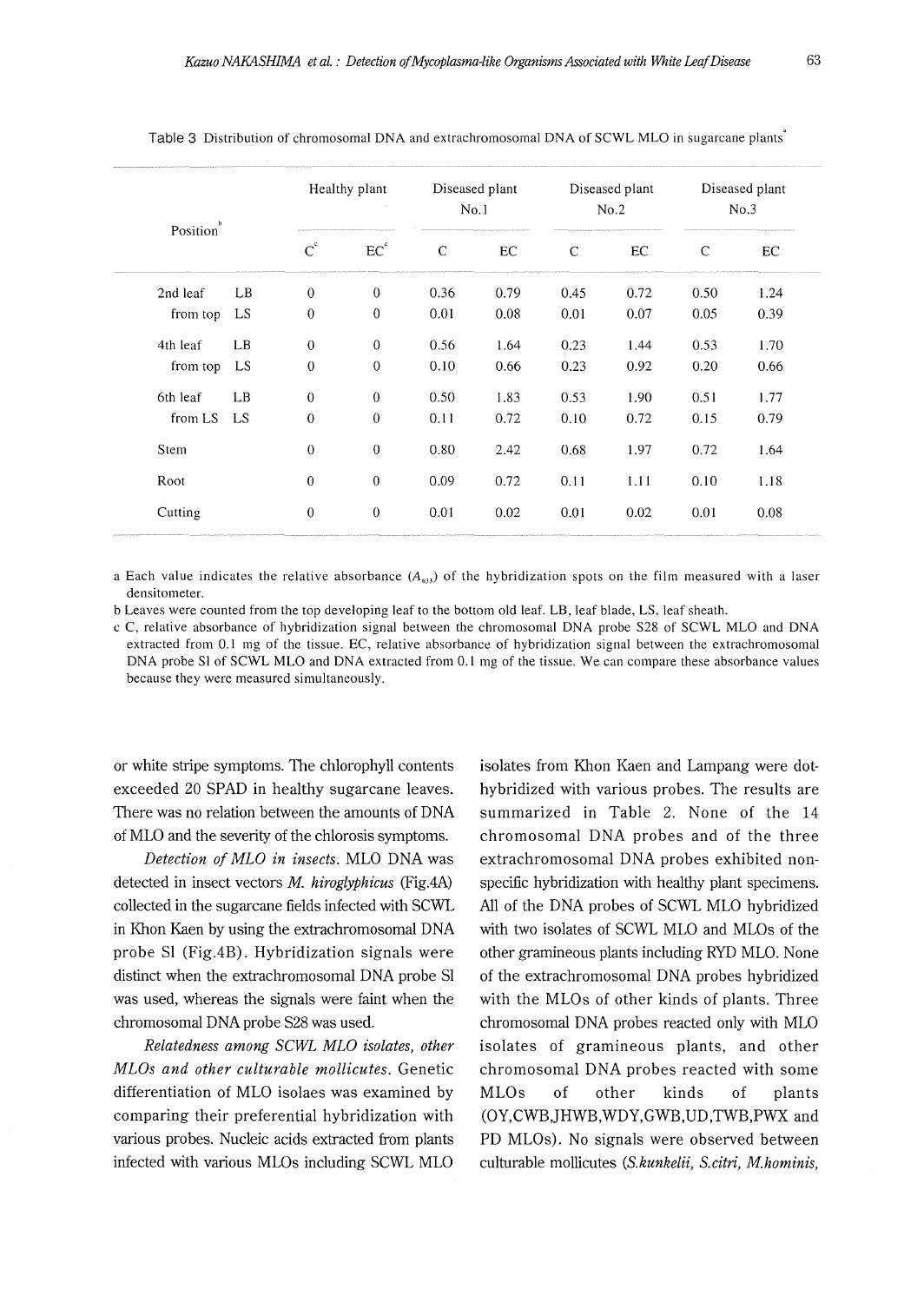

Fig.4. Detection of SCWL MLO in leafhoppers *Matsumuratettix hiroglyphycus.* (A) Leafhopper *M. hiroglyphycus* collected from sugarcane fields with SCWL in Khon Kaen, Thailand. Bar represents I mm. (B) DNA samples from MLOfree leafhoppers *Nephotettix cincticeps* (I and 2), and those from *M. hiroglyphicus* (3 and 4) were spotted on a membrane. The membrane was hybridized with labeled extrachromosomal DNA probe SI. DNA of one spot derived from two insects

and *M.orale)* and chromosomal as well as extrachromosomal DNA probes of SCWL MLO.

#### **Discussion**

The present study revealed that the nonradioactive peroxidase-labeled extrachromosomal as well as chromosomal DNA probes are effective in assaying SCWL MLO. These probes hybridized with the leaves, stems and roots of all the sugarcane plants affected with SCWL disease, but not with those of healthy and other sugarcane plants with bacterial and viral diseases. Extrachromosomal DNA probes gave much stronger signals than chromosomal DNA probes. These results which indicated that the copy number of the extrachromosomal DNA was considerably larger than that of chromosomal DNA of SCWL MLO within a cell of MLO were similar to the findings in the case of RYD  $MLO<sup>14</sup>$ . As the extrachromosomal DNA was detected from all of the SCWL specimens and insect vectors of SCWL MLO used in the experiment, it is considered that the extrachromosomal DNA probe may be a useful tool to detect the SCWL MLO.

Existence of plasmids or extrachromosomal DNAs has been reported in several MLOs and mollicutes<sup>3,7,8,24</sup>). Previous work also indicated that RYD MLO harbored extrachromosomal DNAs<sup>14,15</sup>. It is interesting to note that a sequence of the extrachromosomal DNA of SCWL MLO showed a homology with those of MLOs of gramineous plants including RYD MLO. The extrachromosomal DNA of MLOs may thus be involved in the genetic flow among MLOs of gramineous plants and in the interactions between MLOs and their hosts such as insect transmissibility as indicated in the extrachromosomal DNA of clover phyllody  $MLO<sup>4</sup>$ . Extrachromosomal DNA may even be related to the symptom expression because all the MLOs that hybridized with the DNA probes of SCWL MLO were associated with chlorosis symptoms of leaves.

Due to the technical difficulty in characterzing MLOs bacteriologically, their taxonomy has not been well established. They have been classified essentially on the basis of the characteristics of the host-parasite interaction such as symptoms, plant host range, and insect vectors. Although the symptoms of SCWL are similar to those of RYD, the pathogens of these diseases are different based on the difference in pathogenicity and insect vectors<sup>16</sup>. Many gramineous weeds showing white leaf symptoms were present in the vicinity of sugarcane fields infected with SCWL in Thailand and Taiwan 1.1 9 ). White leaf disease of *Brachiaria sp.,Dactyloctenium aegyptium* and Bermuda grass was observed near sugarcane fields infected with SCWL in Northeast Thailand. MLOs were detected in these weeds by electron microscopy in Taiwan<sup>1.19</sup>. The insect vector of SCWL MLO failed to transmit the SCWL MLO from the diseased sugarcane plants to the Bermuda grass and to transmit the MLOs from the Bermuda grass to healthy sugarcanes plants<sup>200</sup>. Polyclonal antibodies against SCWL MLO did not react with the MLOs of the weeds, and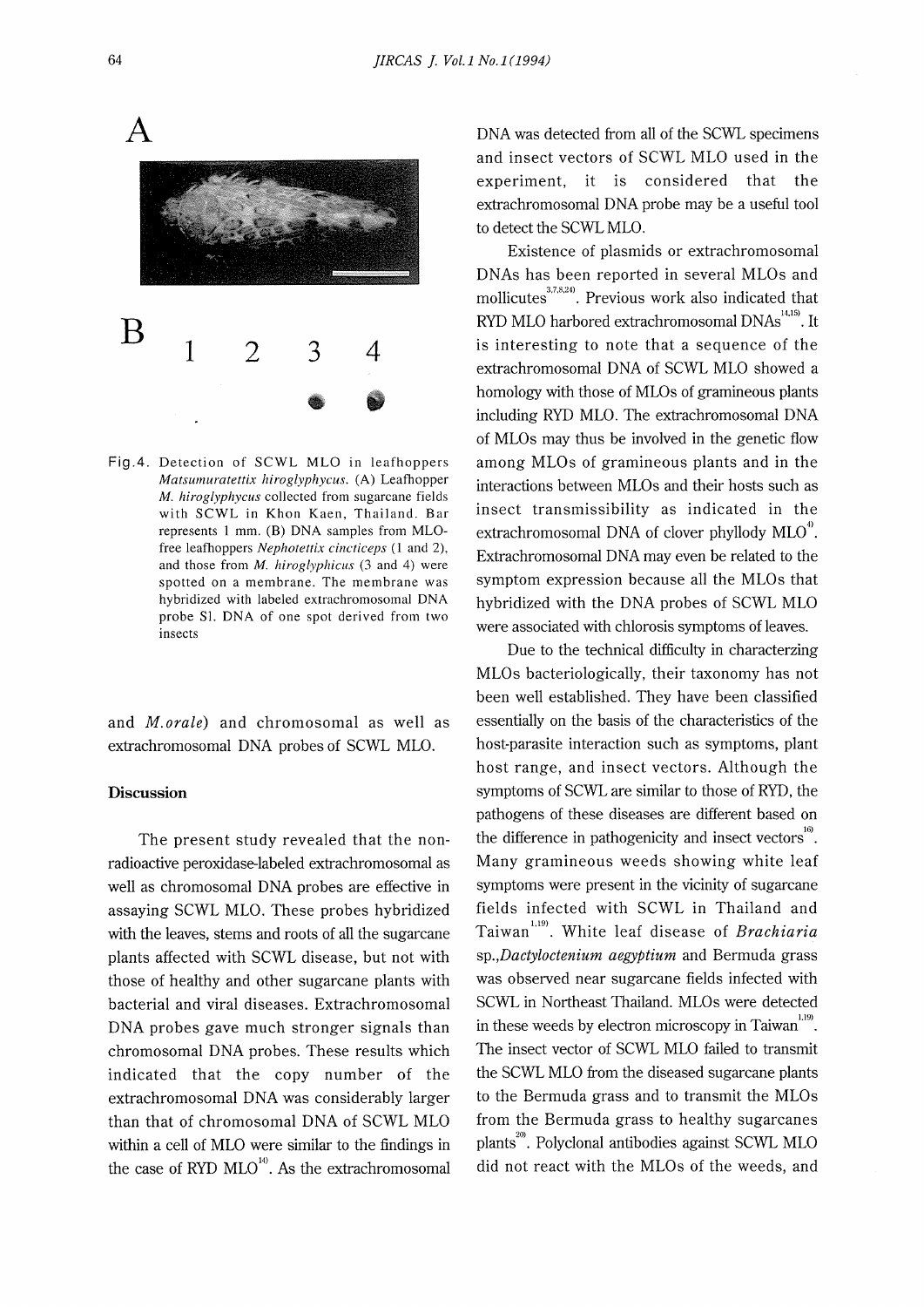antibodies against the MLO of the Bermuda grass did not react with SCWL MLO and MLOs of the other weeds<sup>22</sup>. These data indicate the SCWL MLO is different from the MLOs of the weeds. For introducing a genetic concept in the classification of these organisms, it would be important to gain information on DNA homology. Several research groups have discussed the classification of MLOs in the light of DNA homology analyzed by random DNA probes  $\sum_{n=1}^{\infty}$  We examined the homology of DNA probes derived from a Khon Kaen (Northeast Thailand) isolate of SCWL MLO with the DNA of a Lampang (North Thailand) isolate of SCWL MLO, some MLOs associated with gramineous weeds with white leaf symptoms, RYD MLO isolates from Japan and Thailand, other types of MLOs and some culturable mollicutes. It was clearly shown that the SCWL MLOs of Thailand shared a greater nucleotide sequence homology with the MLOs of gramineous plants including RYD MLO than with other MLOs. There were no relations between SCWL MLO and some culturable mycoplasmas and spiroplasmas. Recenthly Schneider *et al.* have revealed that SCWL and BGWL were phylogenetically related and different from other MLOs such as aster yellows based on the analysis of the structure of 16S ribosomal RNA (rRNA) sequences<sup>23)</sup>. Namba *et al*. reported that RYD MLOs were phylogenetically different from other MLOs in Japan by comparing the sequences of 16S rRNA genes<sup>18</sup>. Our hybridization results indicated that SCWL MLO, RYD MLO, BGWL MLO and other MLOs of gramineous weeds were related to each other genetically. The phylogenetic diversity of MLOs of gramineous plants awaits further study.

By using DNA probes, we were able to detect MLOs from 0.1 mg of tissue and a few insect vectors within two days. This method may thus be useful for indexing cuttings, quarantine procedures, development of methods of control of the disease and basic research. We, however, could not develop SCWL MLO-specific DNA probes as they reacted with all the MLOs associated with gramineous plants. In the sugarcane fields of Thailand, we observed a large number of gramineous weeds with white leaf symptoms. For epidemiological investigations on the SCWL MLO, the current study suggests that it is necessary to develop a method of detection specific to SCWL MLO by modifying the DNA probes or by using primers for polymerase chain reaction (PCR) amplification of the sequences of the DNA probes or 16S rRNA sequences for MLOs.

#### **Acknowledgments**

The authors thank Dr.T.Hayashi, JIRCAS, Tsukuba, Japan, Mr.S.Kato and Dr.T.Shiomi of National Agriculture Research Center, Tsukuba, Japan, Mr.S.Iwanami of National Institute of Agrobiological Resources, Tsukuba, Japan, Dr.Prasartpom Smitamana, Chiang Mai University, Chiang Mai, Thailand, Dr.Somkid Disthaporn, Dr.Metty Putta, Department of Agriculture, Thailand, and Dr.Bruce C.Kirkpatrick, University of California, Davis for the supply of MLO samples as well as for their useful suggestions.

#### **References**

- 1) Chen, C. T. *et al.* (1972). Mycoplasma-like organisms in *Cynodon dactylon* and *Brachiaria distachya* affected by white leaf diseases. *Rep. Taiwan Sugar Exp. Stn.* 56: 49-55.
- 2) Davis, R E.& Lee, I.-M. (1993). Cluster-specific polymerase chain reaction amplification of 16S rDNA sequences for detection and identification of mycoplasmalike organisms. *Phytopathology*  83 : 1008-1011.
- 3) Denes, A. S.& Sinha, R. C. (1991). Extrachromosomal DNA elements of plant pathogenic mycoplasmalike organisms. *Can. ]. Plant Pathol.* 13 : 26-32.
- 4) Denes, A S.& Sinha, R C. (1992). Alteration of clover phyllody mycoplasma DNA after in vitro culturing of phyllody-diseased clover. *Can. ]. Plant Pathol.* 14 : 189-196.
- 5) Kirkpatrick, B. C. *et al.* (1987). Cloning and detection of DNA from a nonculturable plant pathogenic mycoplasma-like organism. *Science*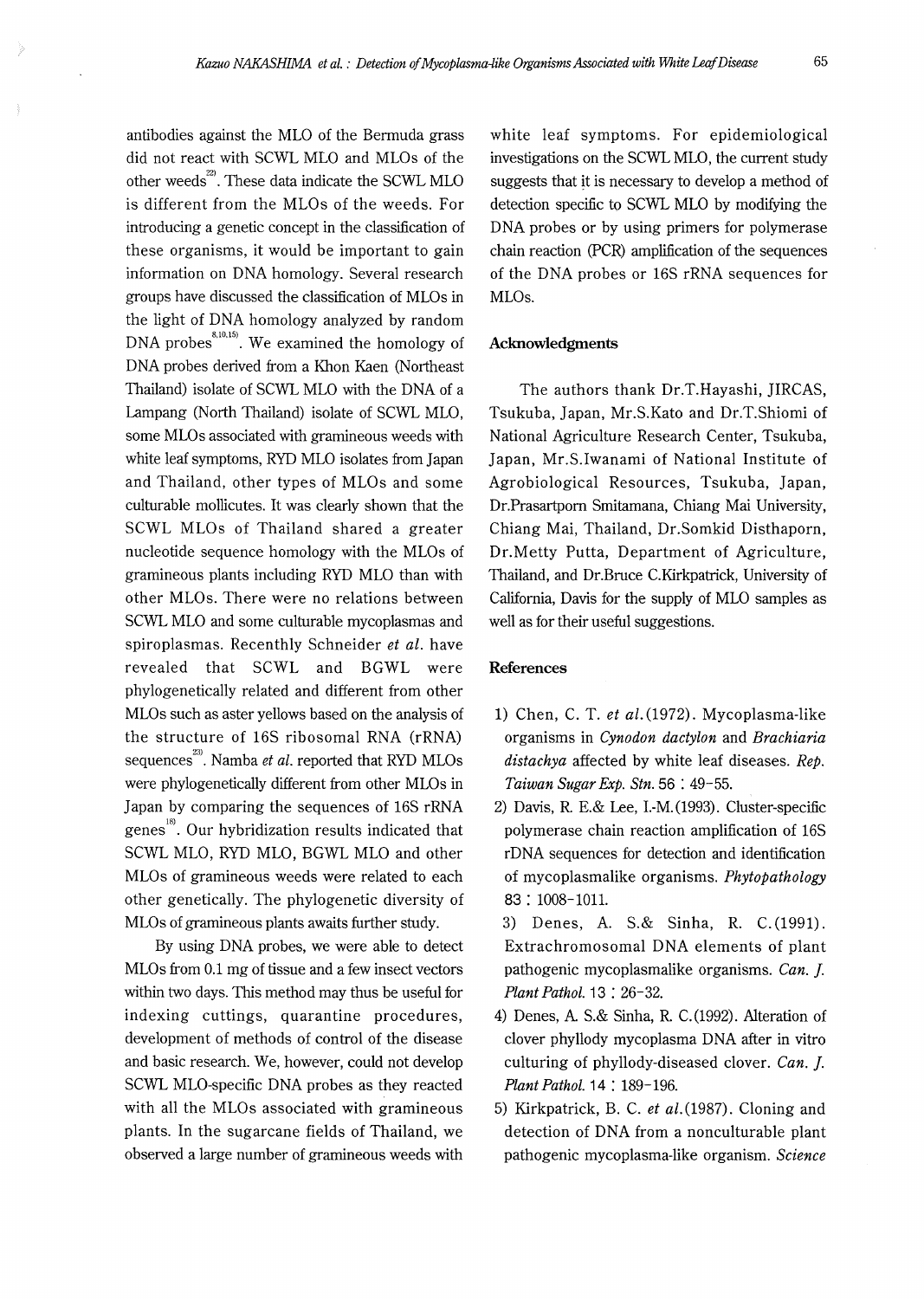238 : 197-200.

- 6) Kollar, A *et al.(1990).* Isolation of the DNA of various plant pathogenic mycoplasmalike organisms from infected plants. *Phytopathology*  80 : 233-237.
- 7) Kuske, C. R.& Kirkpatrick, B. C. (1990). Identification and characterization of plasmids from the western aster yellows mycoplasmalike organism. *J. Bacteriol.* **172 : 1628-1633.**
- 8) Kuske, C. R. et al. (1991). DNA hybridization between western aster yellows mycoplasmalike organism plasmid and extrachromosomal DNA from other plant pathogenic mycoplasmalike organisms. *Mo!. Plant-Microbe Interact.* 4 : 75-80.
- 9) Kuske, C. R. *et al.* (1991). Differentiation of virescence MLOs western aster yellows mycoplasma-like organism chromosomal DNA probes and restriction fragment length polymorphism analysis. *J. Gen. Microbiol.* 137 : 153-159.
- 10) Lee, 1.-M.& Davis, R. E.(1988). Detection and investigation of genetic relatedness among aster yellows and other mycoplasmalike organisms by using cloned DNA and RNA probes. *Mol. Plant-Microbe Interact.* 1 : 303-310.
- 11) Lee, 1.-M. et al.(1993). Universal amplification and analysis of pathogen 16S rDNA for classification and identification of mycoplasmalike organisms. *Phytopathology* 83 : 834-842.
- 12) Lin, S. C.& Lee, C. S. (1968). Studies on sugarcane white leaf disease. I. Causal organism. *Rep. Taiwan Sugar Exp. Stn.* 47: 129-138.
- 13) Mangelsdorf, A J. (1962). A research program for the Thailand sugar industry. Department of Agriculture, Bangkok. 1-16.
- 14) Nakashima, K. *et al.* (1991). Cloning and detection of chromosomal and extrachromosomal DNA from mycoplasmalike organisms that cause yellow dwarf disease of rice. *Appl. Environ. Microbial.* 57 : 3570-3575.
- 15) Nakashima, K *et* al.(1993). DNA probes reveal

relatedness of rice yellow dwarf mycoplasmalike organisms (MLOs) and distinguish them from other MLOs. *Appl. Environ. Microbial.* 59 : 1206- 1212.

- 16) Nakashima, K& Murata, N.(1993). Destructive plant diseases caused by mycoplasma-like organisms in Asia. *Outlook on Agriculture* 22 : 53-58.
- 17) Namba, S. et al. (1993). Detection and differentiation of plant-pathogenic mycoplasmalike organisms using polymerase chain reaction. *Phytopathology* 83 : 786-791.
- 18) Namba, S. *et* al.(1993). Phylogenetic diversity of phytopathogenic mycoplasmalike organisms. *Int.*  J *Syst. Bacterial.* 43 : 461-467.
- ' 19) Razin, S. (1992). Mycoplasma Taxonomy and Ecology. In Mycoplasma. ed. J. Maniloff *et al.*  American Society for Microbiology. Washington, D. C. 3-22.
- 20) Rishi, N.& Chen, C. T.(1989). Grassy shoot and white leaf diseases. In Diseases of sugarcane. ed. Ricaud, B. C.& Egan, B. T.,Elsevier Science Publisher, Amsterdam. 289-300.
- 21) Sambrook, J.,T. *et al.* (1989). Molecular Cloning : A Laboratory Manual, 2nd ed. Cold Spring Harbor Laboratory Press, Cold Spring Harbor, NY.
- 22) Sarindu. N.& Clark, M. F.(1993). Antibody production and identity of MLOs associated with sugar-cane white leaf disease and bermuda-grass white leaf disease from Thailand. *Plant Pathology*  **42** : 396-402.
- 23) Schneider, B. et al. (1992). Occurrence and relatedness of extrachromosomal DNAs in plant pathogenic mycoplasmalike organisms. *Mot. Plant-Microbe Interact.* **5** : 489-495.
- 24) Schneider, B. *et al.* (1993). Classification of plantpathogenic mycoplasma-like organisms using restriction site analysis of PCR-amplified 16S *rDNA.J Gen. Microbial.* 139: 519-527.